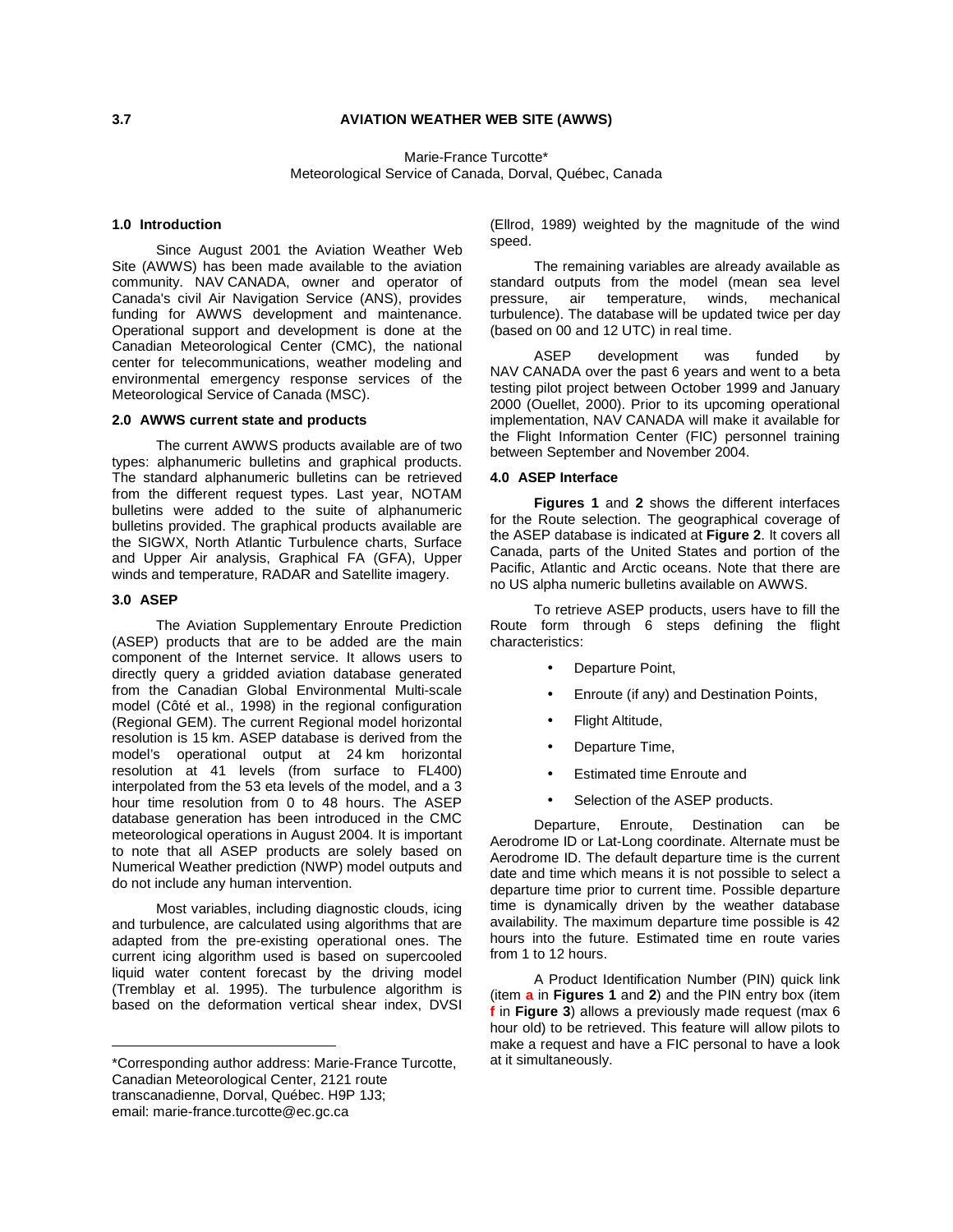## **5.0 ASEP Products Output**

The interactive system allows retrieving of the meteorological products for a specific flight route based on the flight characteristics entered by the users. The following section describes different product output generated by the system.

**Figure 4** illustrates the **mechanical turbulence** forecast (surface momentum flux) for a flight between CYYZ (Toronto) and CYHZ (Halifax) via CYUL (Montréal), CYYY (Mont-Joli) and CYGP (Gaspé). Potential for turbulence is related to the color scale at the right of the picture. In the example shown potential for light mechanical turbulence is likely to occur near Halifax. A line of moderate turbulence is forecast along the Maine and New Brunswick coast.

The model surface momentum flux is used to assess mechanical turbulence intensity. The momentum flux will increase with vertical wind shear, surface roughness and thermodynamic instability. The surface momentum flux is defined as:

$$
Fq = \rho C_D F^2,
$$

where:

 $\rho$  = air density,

 $C_D^{}$  = drag coefficient and

F= wind speed.

The mechanical turbulence is applicable to the surface while Clear Air Turbulence (CAT) as defined with the Deformation Vertical Shear Index (DVSI) is applicable between 700-400 hPa (middle level) and 400-200 hPa (high level).

**Figure 5** illustrates the **clear air turbulence** (CAT) forecasts for the same flight (CYYZ to CYHZ) as in **Figure 4**. Potential for turbulence is related to the color scale at the right of the bottom picture. The forecast tropopause height (using World Meteorological Organization (WMO) definition) is indicated by the black line (showing around CYUL and between CYUL and CYYY). The planned flight level is indicated in magenta (FL150) with arrows heads enhancing the flight direction. The plan view (bottom panel) indicates the forecast potential for CAT at the selected flight level (**FL150**, indicated in the upper left corner).

The clear air turbulence (CAT) algorithm in use for the aviation package is based on the Deformation vertical Shear Index (DVSI) (Ellrod 1989). The DVSI formulation, currently used is as followed:

$$
DSVSI = (DEF) \bullet (VS) \bullet [F/45],
$$

with DEF and VS defined as:

$$
DEF = \sqrt{\left(\frac{\partial u}{\partial x} - \frac{\partial v}{\partial y}\right)^2 + \left(\frac{\partial v}{\partial x} + \frac{\partial u}{\partial y}\right)^2}
$$
 and

$$
VS = \sqrt{\left(\frac{\partial u}{\partial z}\right)^2 + \left(\frac{\partial v}{\partial z}\right)^2}
$$

Where:

- F: wind speed in m/s,
- x: the east-west coordinate,
- y: the north-south coordinate,
- z: the vertical coordinate,
- u: the east-west wind component and
- v: the north-south wind component.

The 45 m/s value used is based on an estimation of the wind speed above FL100.

.

The actual value of the index that is correlated with CAT is model dependent. As the resolution of the model increases, both in the horizontal and vertical, the value of the shear that is forecasts increases. According to past experiments, the correlation of DVSI values with occurrences of CAT must then be calibrated for each forecast model.

**Figure 6** illustrates the horizontal winds at flight level (FL150) for the same flight as in **Figure 4**. Conventional wind barbs representation is used on this product. The planned route is enhanced in magenta with the Departure, Enroute and Destination ID displayed. In **Figure 6**, a southwest circulation is clearly indicated at the selected flight level.

**Figure 7** illustrates the Head and Tail wind components along the planned flight route based on the same flight trajectory as in **Figure 4**. Blue/Green colors indicate Tail components while Yellow/Red indicates Head components. The vectors (small black arrows) and the background color indicate that for most of the trip, a tail wind component can be expected except for the CYGP-CYHZ where a 7 knots head component is forecast. The small boxes on the trajectory in the vertical cross section indicate the average velocity for each segment of the flight.(+ for Tail winds and - for Head winds) The average head wind component at a flight level of 150, between CYUL and CYYY is 28knots. The plan view (bottom panel) indicates the main flow at the selected flight level (FL150).

**Figure 8** illustrates the icing forecast for the same planned flight route (enhanced in light blue) as in **Figure 4**. The vertical cross section (top panel) shows the icing forecast along the route with icing forecast over CYUL. The dark blue line indicates the forecast height of the 0 Deg C isotherm along the route. The Plan projection (bottom panel) shows the icing forecast at the selected flight level (FL150).

#### **6.0 Future development**

To be made available in a near future are the Internet Flight Planning System (IFS) that will allow users to file flight plans on line and Wx Mail, an automated email delivery system for previously saved weather package.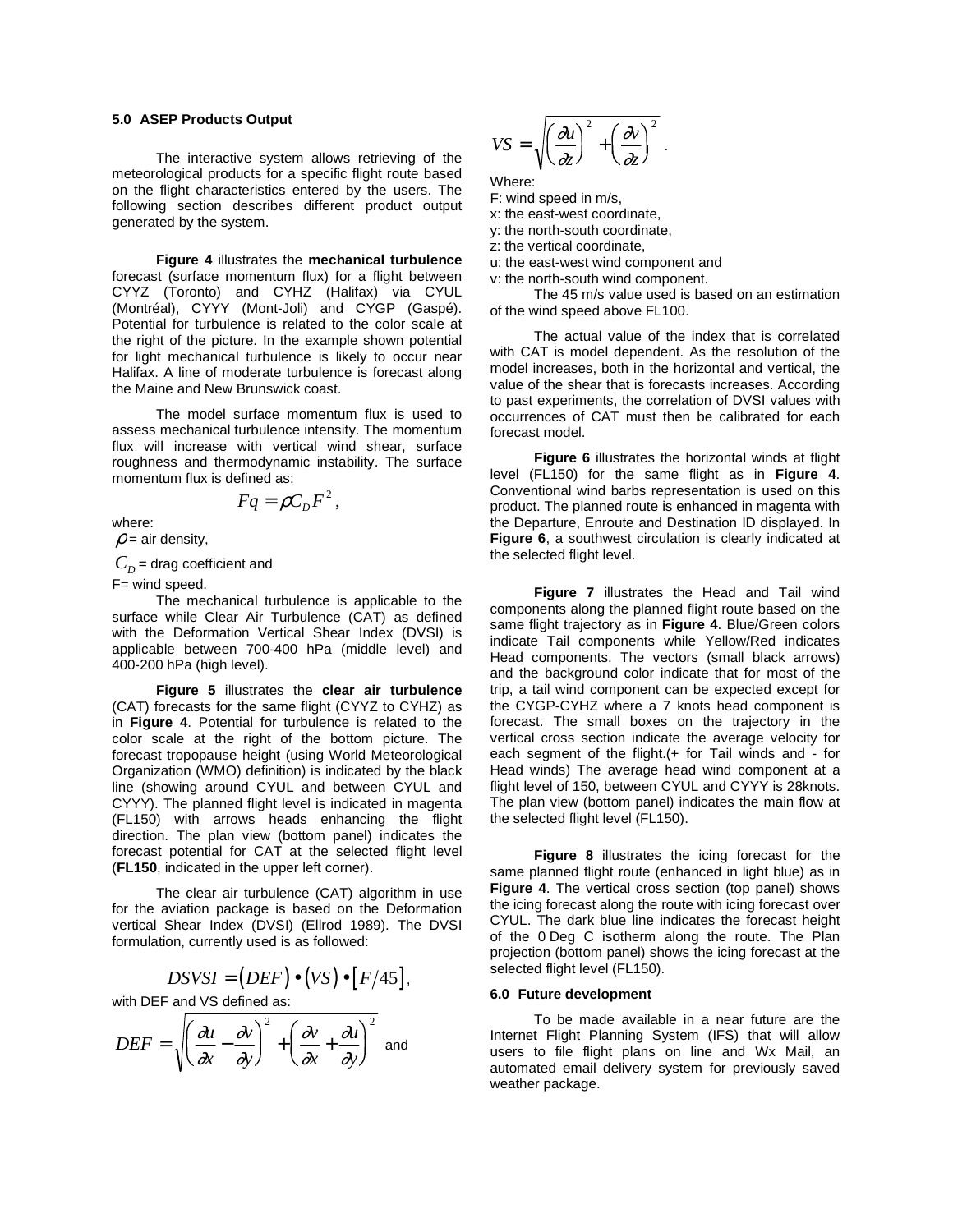# **6. References**

- Côté, J., S. Gravel, A. Méthot, A. Patoine, M. Roch, and A. Staniforth, 1998: The operational CMC-MRB Global Environmental Multiscale (GEM) model: Part I. Design considerations and formulation. Mon. Wea. Rev., **126**, 1373-1395.
- Ellrod, G. P., 1989: An Index for clear turbulence based on horizontal deformation and vertical wind shear. Preprints of the 3<sup>rd</sup> International Conference on Aviation Weather System, Anaheim, 1989.
- Ouellet, Mario, 2000: The AWeD (ASEP) pilot project. Internal Report. Meteorological Service of Canada.
- Tremblay, A., A. Glazer, W. Szyrmer, G. Isaac, I. Zawadzki, 1995: Forecasting of supercooled clouds. Monthly Weather Review, 123, 2098-2113.

# **Annexe 1- Figures**

|                                  | NAV CANADA                                            |                                 | Login                               | <b>Search</b>             | Feedback                 | <b>Disclaimer</b>   | <b>Français</b> | <b>Tips</b>           |  |
|----------------------------------|-------------------------------------------------------|---------------------------------|-------------------------------------|---------------------------|--------------------------|---------------------|-----------------|-----------------------|--|
| <b>Aviation Weather Web Site</b> |                                                       |                                 |                                     |                           |                          |                     |                 |                       |  |
|                                  |                                                       | <b>What's New</b>               | <b>Weather and NOTAM</b>            | <b>File a Flight Plan</b> |                          | <b>Publications</b> |                 | <b>Update Profile</b> |  |
| My Wx Data                       | <b>Route Data</b>                                     | Regional Area Data & Local Data | <b>Forecasts &amp; Observations</b> |                           |                          |                     |                 |                       |  |
|                                  | <b>Route Data</b><br>Quick access to PIN entry box. a |                                 |                                     |                           |                          |                     |                 |                       |  |
| <b>Route selection:</b>          |                                                       |                                 |                                     |                           |                          | h                   | <b>Map View</b> |                       |  |
|                                  |                                                       | с<br>Aerodrome ID / Lat-Long    |                                     |                           | d<br>Help: Location Name |                     |                 |                       |  |
|                                  | *Departure                                            |                                 |                                     |                           |                          |                     |                 | Look Up               |  |
| e                                | <b>Enroute Points</b>                                 |                                 |                                     |                           |                          |                     |                 | Look Up               |  |
|                                  | *Destination                                          |                                 |                                     |                           |                          |                     |                 | Look Up               |  |
|                                  | <b>IFR Alternate(s)</b>                               |                                 |                                     |                           |                          |                     |                 | Look Up               |  |
| *mandatory                       |                                                       |                                 |                                     |                           |                          |                     |                 |                       |  |

**Figure 1**: Text View. Description of the main features: **a**) indicates the Quick link to the PIN entry box. The Map View button (**b**) to change from Text View. Entry boxes for Aerodrome ID / Lat-Long coordinates for the Route definition point's (**c)(d)**. Location name help tool with Look up (**d**). Entering a location name and clicking Look up will provide the appropriate Aerodrome ID.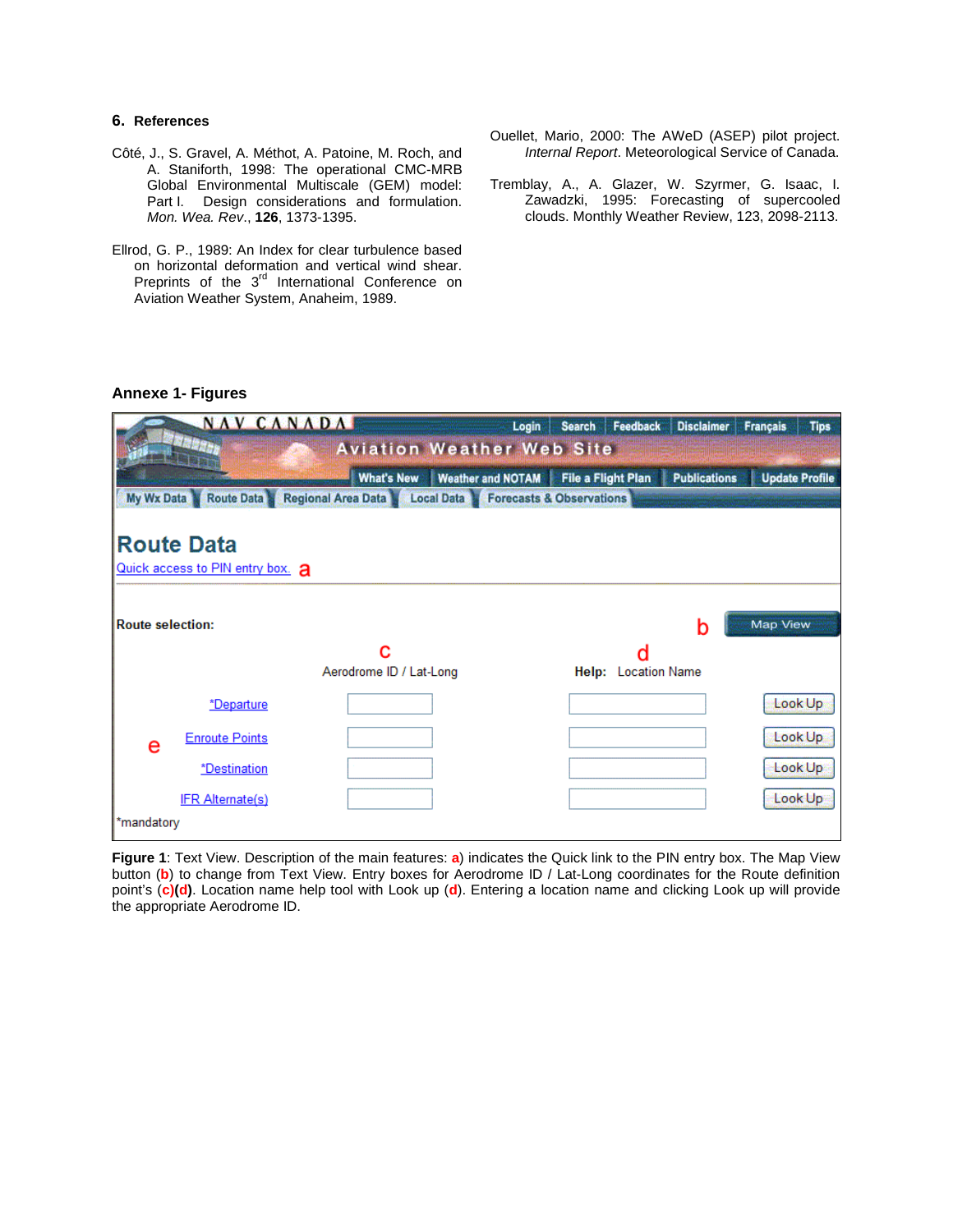

**Figure 2**: Map View. Description of the main features: **a**) indicates the Quick link to the PIN entry box. The Text View button (**b**) to change from Map View. Site ID/Lat-Long display box (**c**). Mode status (**d**). Mode can be: Zoom in (default), Panning, Input Route, Modify Route and Input Alternate. The different status is triggered using the corresponding button on the interface. Route / Alternate selection (**e**). Delete selection (**f**). Zoom Panel (**g**) and Show locations panel (**h**). This allows uses to display a variety of Aerodrome ID that are part of the application dictionary : All the Aerodromes or only those with METAR, TAF available.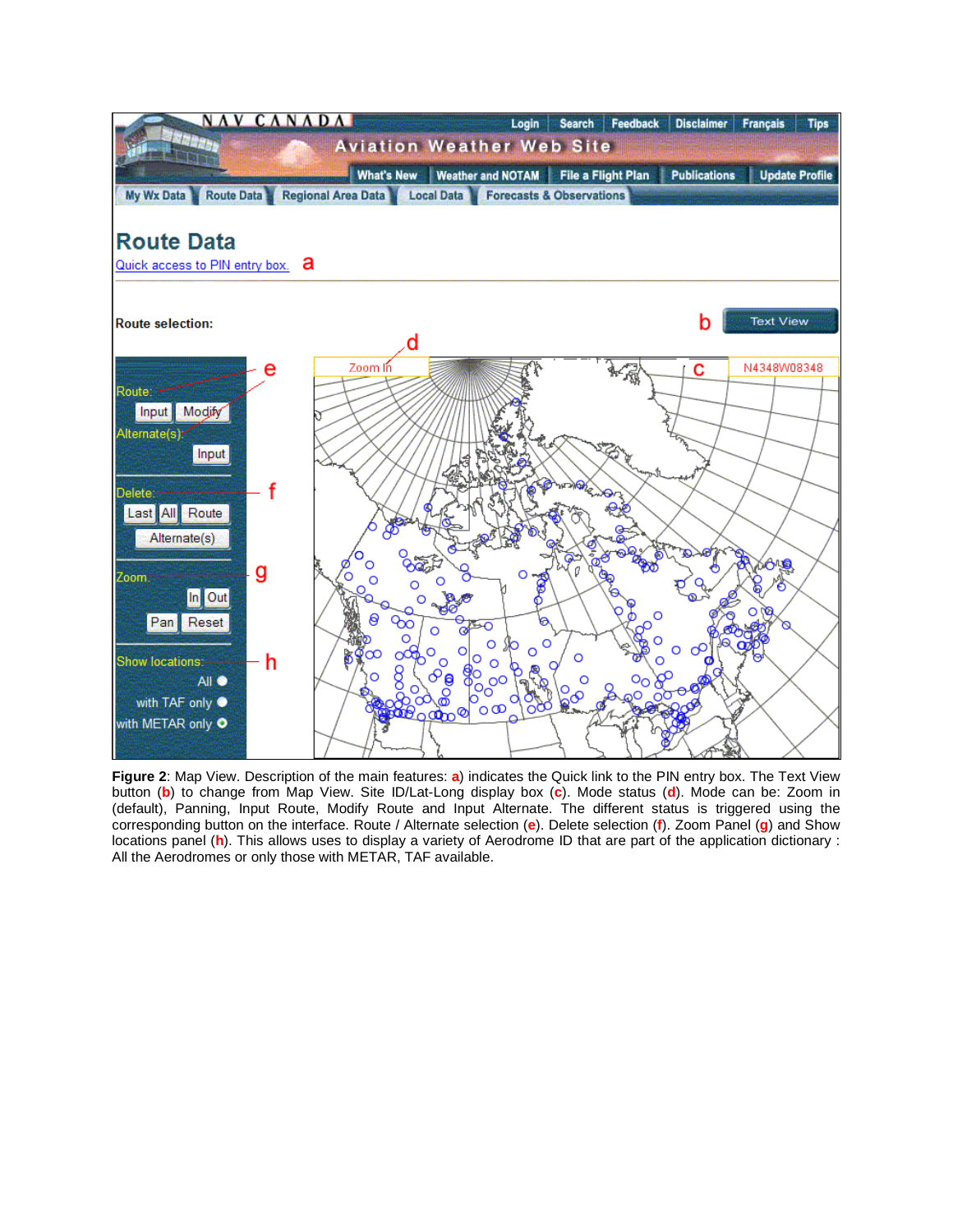| <b>New Feature!</b>                                                                                                                                                                                                                                                                                                                                                                                                                                                |                         |  |  |  |  |  |  |  |
|--------------------------------------------------------------------------------------------------------------------------------------------------------------------------------------------------------------------------------------------------------------------------------------------------------------------------------------------------------------------------------------------------------------------------------------------------------------------|-------------------------|--|--|--|--|--|--|--|
| <b>Automated Supplementary Enroute weather Predictions - ASEP</b><br>Disclaimer: The ASEP graphic products are computer generated directly from processed numerical forecast data. There is no<br>human intervention or alteration of the displayed product(s).                                                                                                                                                                                                    |                         |  |  |  |  |  |  |  |
| a<br>$ 10000$ feet $ \blacktriangledown $<br>Altitude                                                                                                                                                                                                                                                                                                                                                                                                              |                         |  |  |  |  |  |  |  |
| 2004-08-26 20 V UTC<br>Departure time<br>b.                                                                                                                                                                                                                                                                                                                                                                                                                        |                         |  |  |  |  |  |  |  |
| $\blacksquare$ Hour(s)<br><b>Estimate Time Enroute</b>                                                                                                                                                                                                                                                                                                                                                                                                             |                         |  |  |  |  |  |  |  |
| Clear air turbulence                                                                                                                                                                                                                                                                                                                                                                                                                                               | Mechanical turbulence   |  |  |  |  |  |  |  |
| Horizontal winds barbs<br>n                                                                                                                                                                                                                                                                                                                                                                                                                                        | Head/Tail winds         |  |  |  |  |  |  |  |
| Moisture Content                                                                                                                                                                                                                                                                                                                                                                                                                                                   | Mean sea level pressure |  |  |  |  |  |  |  |
| leing                                                                                                                                                                                                                                                                                                                                                                                                                                                              | Air Temperature         |  |  |  |  |  |  |  |
| Disclaimer : Pilots are advised to obtain an interpretative weather briefing and all pertinent NOTAM from Flight Information Centers / Flight Service Stations<br>(FIC/FSS) prior to flying. The user accepts sole responsibility and all risks associated with use of the information on this web site. The user expressly releases NAV<br>CANADA, its employees, agents and assigns from any liability or obligation in respect thereof.<br>Submit<br>Reset<br>е |                         |  |  |  |  |  |  |  |
| (PAN ASEP product (less than 6 hours old) can be recalled by entering its unique Product Identifier Number (PIN<br>Recall<br>Enter PIN 0000-000000                                                                                                                                                                                                                                                                                                                 |                         |  |  |  |  |  |  |  |

**Figure 3**: ASEP Selection Description of the main feature. The Altitude selector (drop down list **a**). Altitude ranges from 1000 feet to FL400. Departure time (**b**) display is driven by the availability of the meteorological gridded database. Default departure time is set to current date, which means that departure time cannot be prior to current date. Maximum departure time can be of 42 hours in the future. Estimated time Enroute (**c**) ranges from 1 to 12 hours. The default value is set to 1. List of ASEP available products (**d**). ASEP products can be recall from previous requests using the PIN recall button. Maximum of 6 hours old requests can be recall.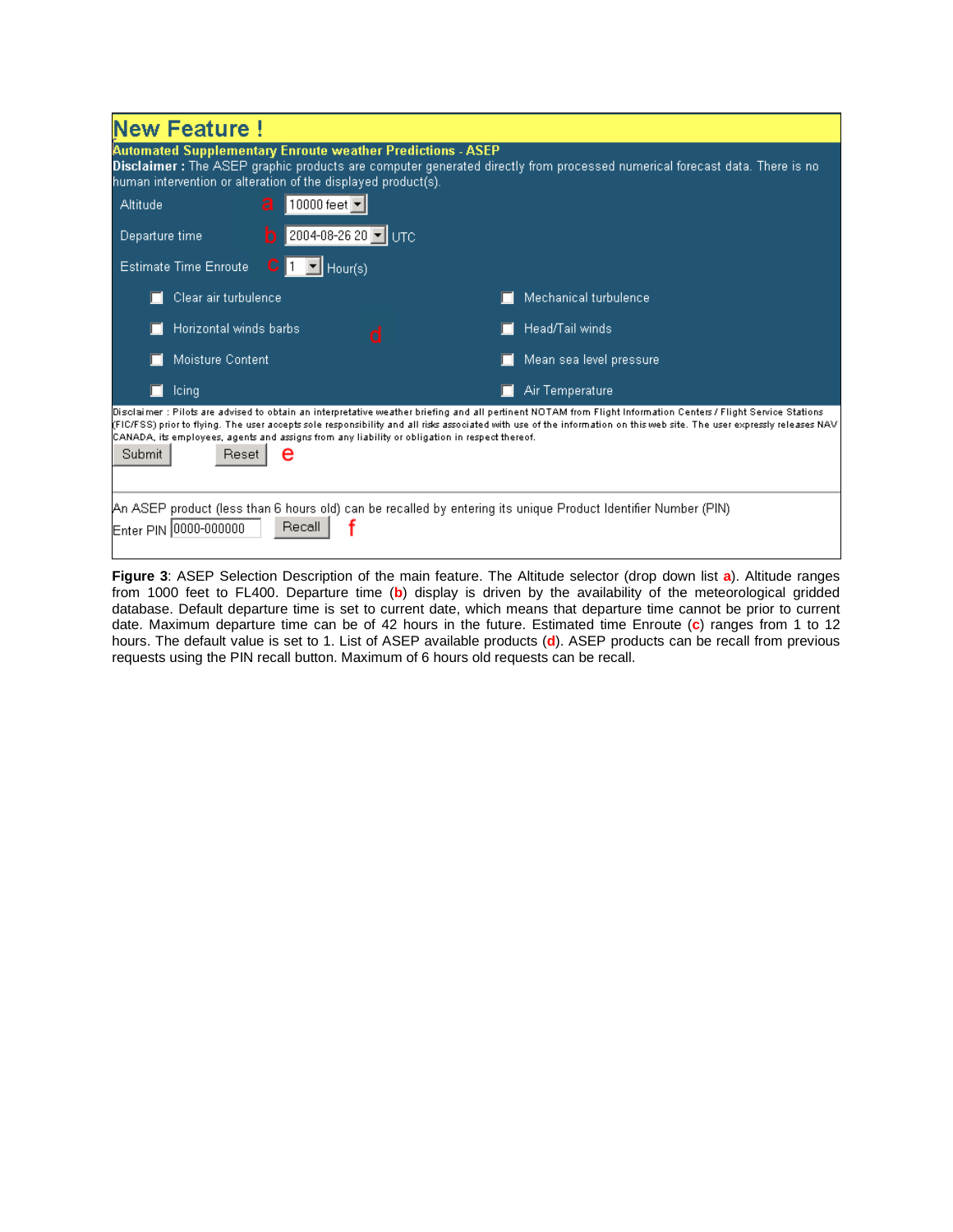

**Figure 4**: 21-h forecast of mechanical turbulence, valid at 21UTC August 30th 2004. Potential for turbulence is indicated by the color scale at the right. Flight Departure is CYYZ (Toronto) and Destination is CYHZ (Halifax). Magenta line indicates the planned route. Note the Product Identifier Number (PIN) in the lower right corner of the image.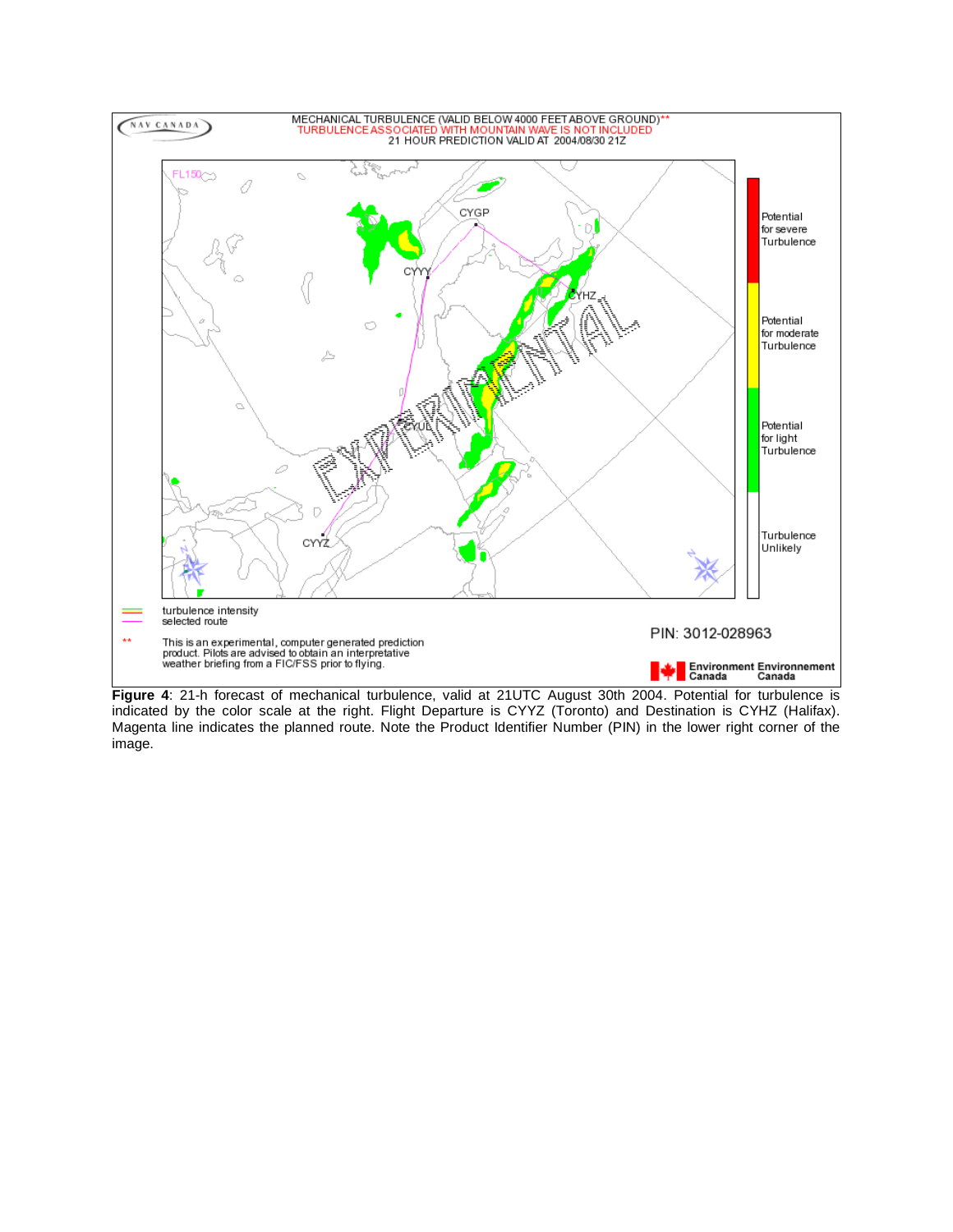

**Figure 5**: 21-h forecast of clear air turbulence (CAT) valid at 21UTC August 30th 2004. Potential for turbulence is indicated by the color scale. Flight Departure is CYYZ (Toronto) and Destination is CYHZ (Halifax). The vertical cross section (**top panel**) indicates potential for CAT along the route, from surface to FL400. The magenta line shows the planned route with arrow head enhancing flight direction. At the bottom of the vertical cross section, Departure, Enroute and Destination ID/Lat-long coordinate are displayed. Brown color indicates topography. The plan projection (**bottom panel**) shows forecast of CAT at the selected flight level (FL150). Note the Product Identifier Number (PIN) under the image description on the left side of the image.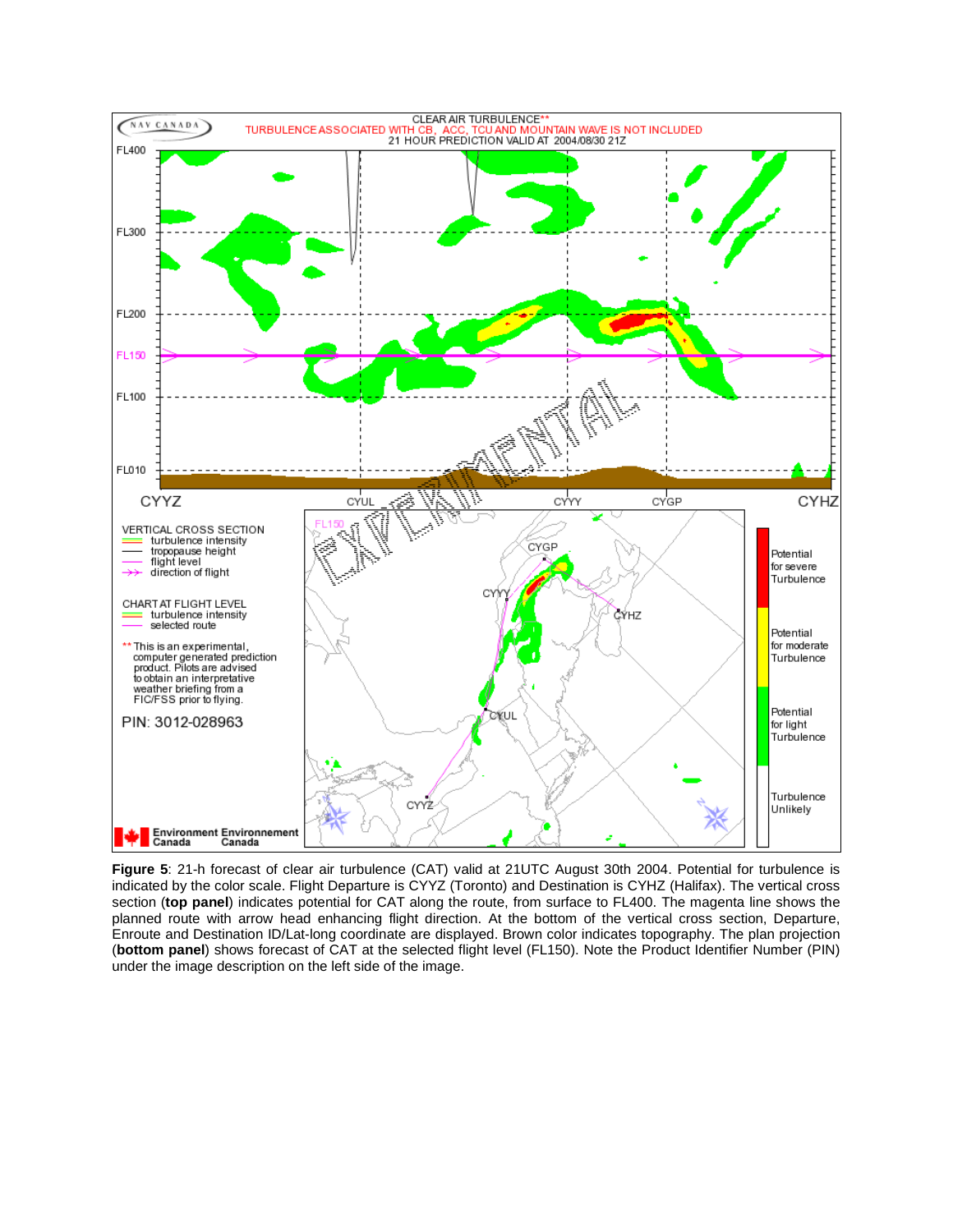

**Figure 6**: 21-h forecast of the horizontal winds at the flight level valid at 21UTC August 30th 2004. Conventional wind barbs are used for this product. Magenta line enhances the planned flight route (between CYYZ and CYHZ) with Enroute aerodromes indicated. Note the Product Identifier Number (PIN) in the lower right corner of the image.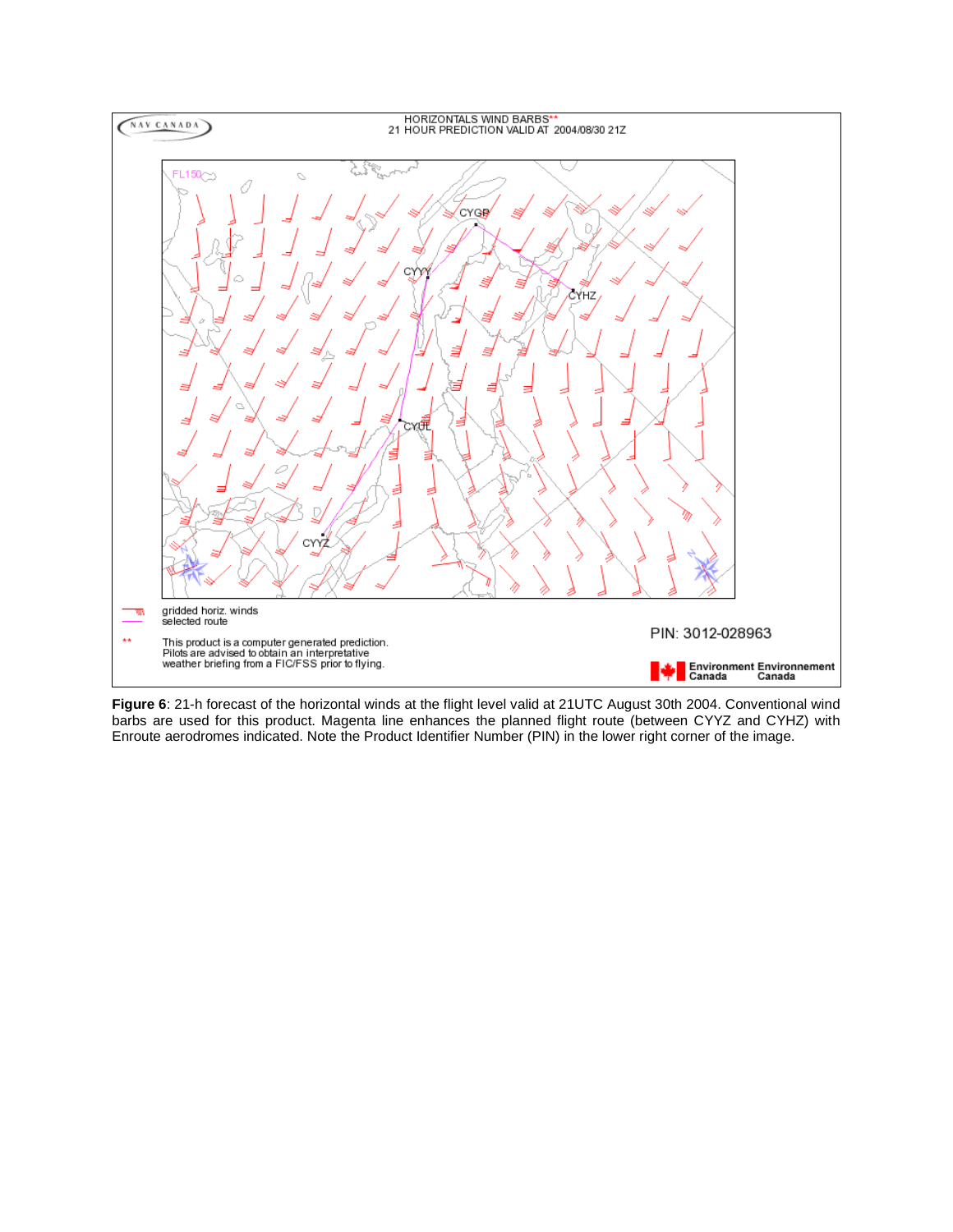

**Figure 7**: 21-h forecast of Head/Tail winds valid at 21UTC August 30th 2004. The color scale in the Vertical cross section (**top panel**) indicates the strength of the head/tail wind component. Blue/Green colors reflect the Tail component while the Yellow/Red color indicates head component. Average velocity for each flight segment is indicated using a + sign for Tail winds and a - sign for Head winds. The plan view (bottom panel) indicates the main flow at the selected flight level with the planned route in magenta. Note the Product Identifier Number (PIN) under the image description on the left side of the image.